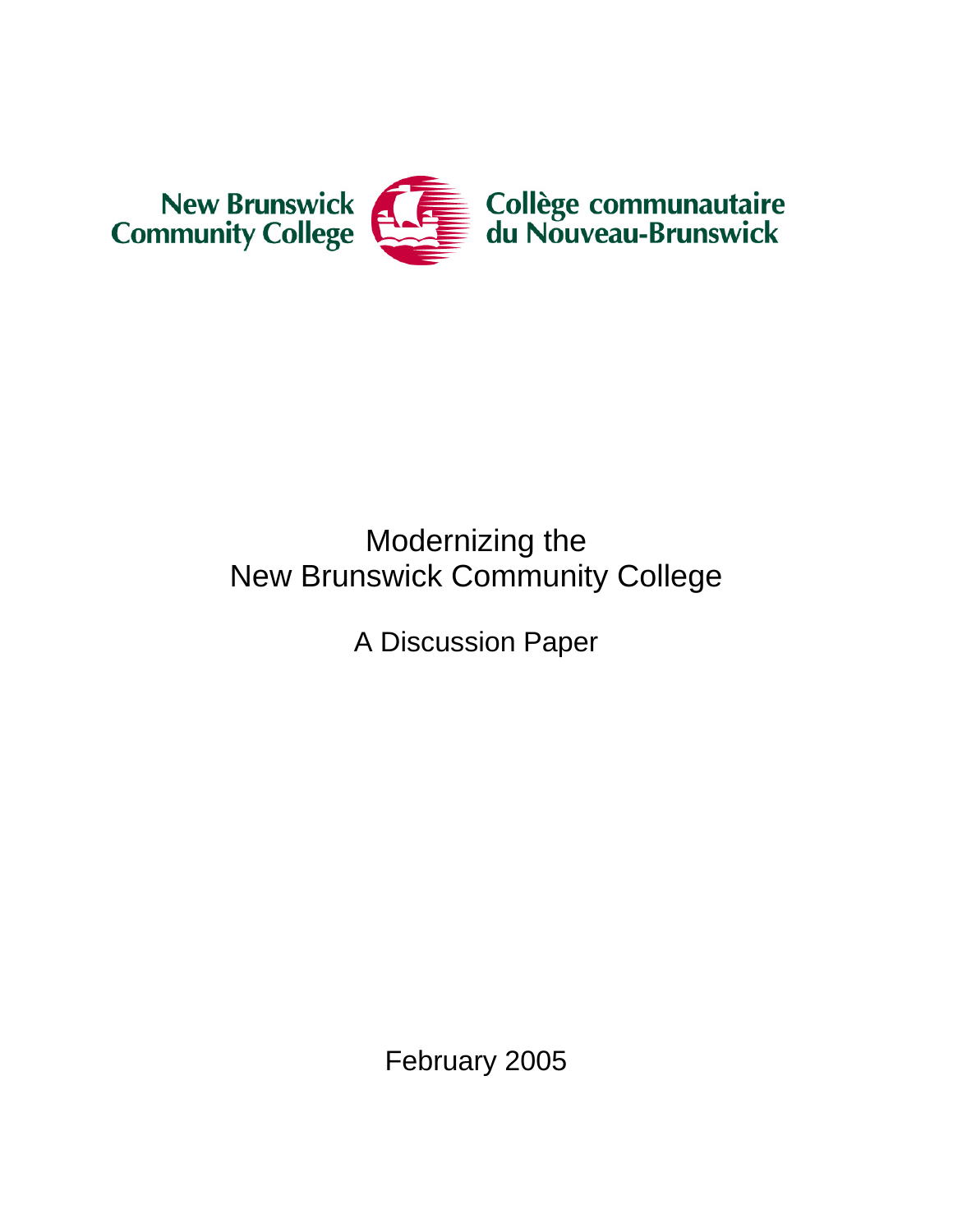#### 2

#### **I. FOREWORD/INTRODUCTION**

The New Brunswick Community College (NBCC) was created in 1973 with a mandate for post-secondary non-university education throughout the Province. The College has remained faithful to its original mandate over the past 30 years. While the College will continue to act on this mandate, it should be recognized that the environment in which the college is operating has changed drastically since its inception.

In the 1970s, any post-secondary diploma was practically a guarantee that one would obtain employment easily. Moreover, a university or college-trained individual could expect a long tenure in his or her job and career. As the economy changed, so too did the unspoken long-term employment contract that people had previously counted on. Workers no longer expect a university or college education to guarantee them a job for life. In turn, employers no longer expect lifelong labour commitments from their employees.

The changing economy and nature of employment has placed greater demands on individuals for initial and ongoing education and training. This, in turn, pressures education and training institutions to change the way they do business. People are less likely to view post-secondary education and training as a once-in-a-lifetime requirement. Now, people want to be able to move in and out of the world of work and education seamlessly. They want education and training to meet their needs and schedules, not the other way around. Hence the demand for part-time, just-in-time, on-the-job, correspondence, e-learning and other distance-type training and education is on the rise. Furthermore, people do not want to waste their time training in areas in which they are already competent just to earn a paper credential, so processes like prior learning assessment are becoming a vital post-secondary service.

Demographically, we have an aging population with fewer people in the traditional postsecondary population age group of 18-24. This places pressure on the education and training system for operational and programming changes. Rather than focusing on one or two age cohorts, post-secondary education and training institutions must now consider the unique demands and needs of a variety of age groups. Issues such as child care, hours of operation, and support services are among those that must be considered when trying to attract the broader to post-secondary education and training.

The increasing push for higher educational attainment levels benefits more than just the economy. Certainly, higher education levels attract desirable enterprises, contribute to innovation, increase tax revenues and increase productivity. Just as important as the economic benefits of higher education levels are the increased social benefits. For instance, there is a positive correlation between increasing education and positive health status<sup>1</sup>. Greater education generally means greater citizen engagement. For instance, organizational involvement is strongly associated with education. Educational attainment is also associated with participation in political activities.  $2$ 

l

<sup>&</sup>lt;sup>1</sup> Health Canada: http://www.hc-sc.gc.ca/hppb/phdd/determinants/<br><sup>2</sup> 2002 Canaral Seciel Survey on Seciel Engegament

<sup>&</sup>lt;sup>2</sup> 2003 General Social Survey on Social Engagement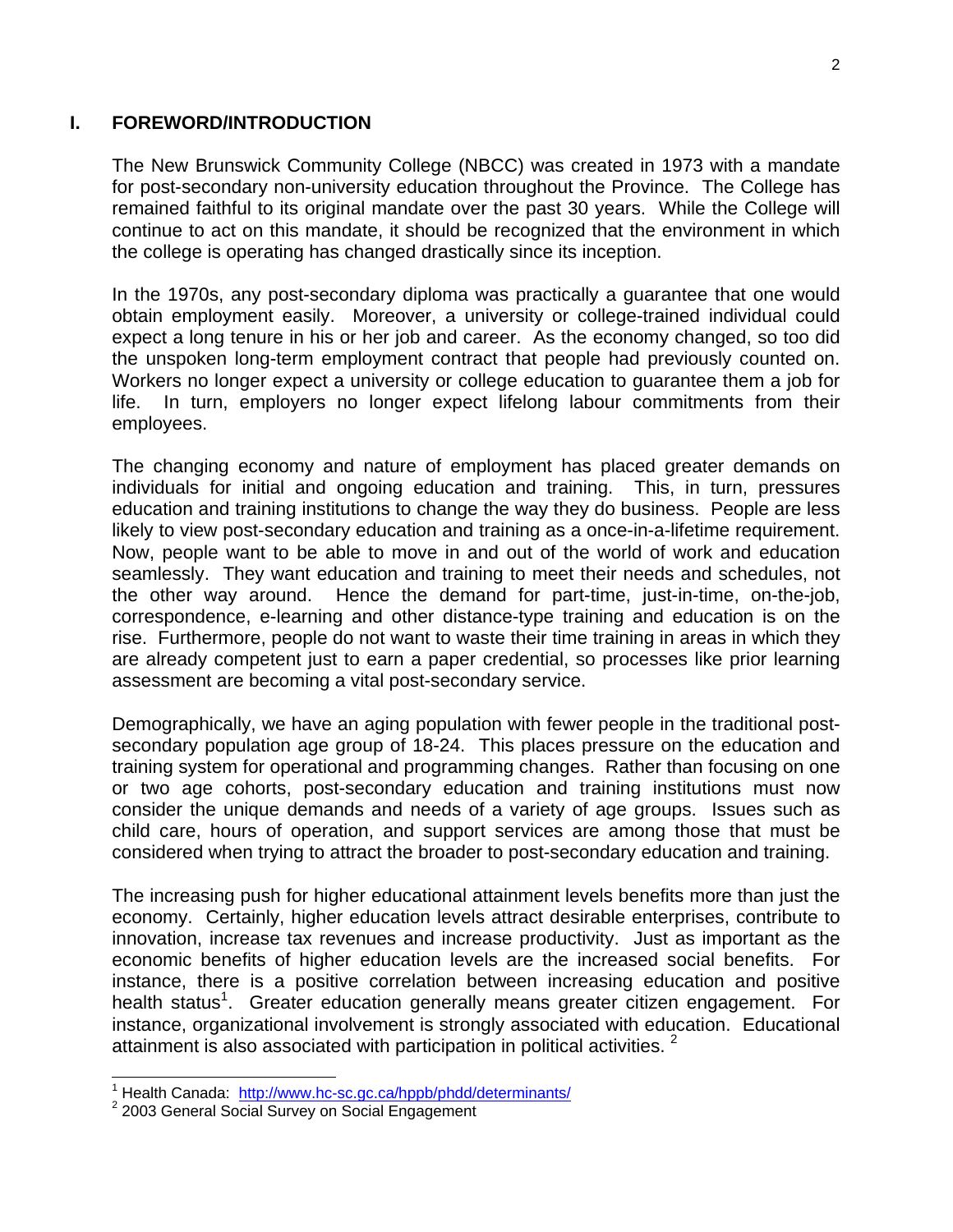Similarly, volunteer rates and volunteer hours generally increase with level of education as does the likelihood of making financial donations. $3$ 

Simply put, education and training are good for individuals and have a positive impact on our economy and society. As a Government, we want to encourage people to pursue post-secondary education and training. Therefore, we want to ensure that publicly-funded institutions, such as the New Brunswick Community College can meet individuals' and employers' demands for education and training, and further contribute to our socioeconomic success through innovation and long-term vision.

# **II. STRUCTURE OF THE NEW BRUNSWICK COMMUNITY COLLEGE**

#### **a. Where we've been**

When the New Brunswick Community College was created in 1973, it was a corporate body with a board of governors and a permanent chairman. Five citizen's advisory boards provided input to this board. In 1980, the College's corporate structure was replaced by a departmental one with the creation of the Department of Community Colleges. The regional advisory boards remained in place with this structural change. These boards were replaced with less formal advisory committees in the 1983 changes that resulted in the creation of the Department of Continuing Education.

In 1985, the Department of Advanced Education and Training was established, and the campus advisory committees were eliminated. The Departments of Advanced Education and Training and Labour were merged in 1991 becoming the Department of Advanced Education and Labour.

In 1993, the Commission on Excellence in Education recommended that the NBCC be removed from Part 1 of the public service and be established as a crown-owned corporation. In response to that recommendation, the NBCC was restructured as a Special Operating Agency (SOA) in 1996 specifically to provide the framework to operate in a more business-like manner. While still reporting to the Minister of Advanced Education and Labour, SOA status was intended to give the college more financial and administrative independence. As an SOA, the College's revenues accrue to the College itself rather than simply being folded into general government revenue. The College is exempt from the cap on full-time equivalent staff which allows it to hire as needed. Finally, the formation of the SOA allowed the College to accumulate a surplus and reinvest this money back into it operations. The College has been unable to take full advantage of this latter feature due to constrained fiscal circumstances.

 3 Caring Canadians, involved Canadians: highlights from the 2000 National Survey of Giving , Volunteering and Participating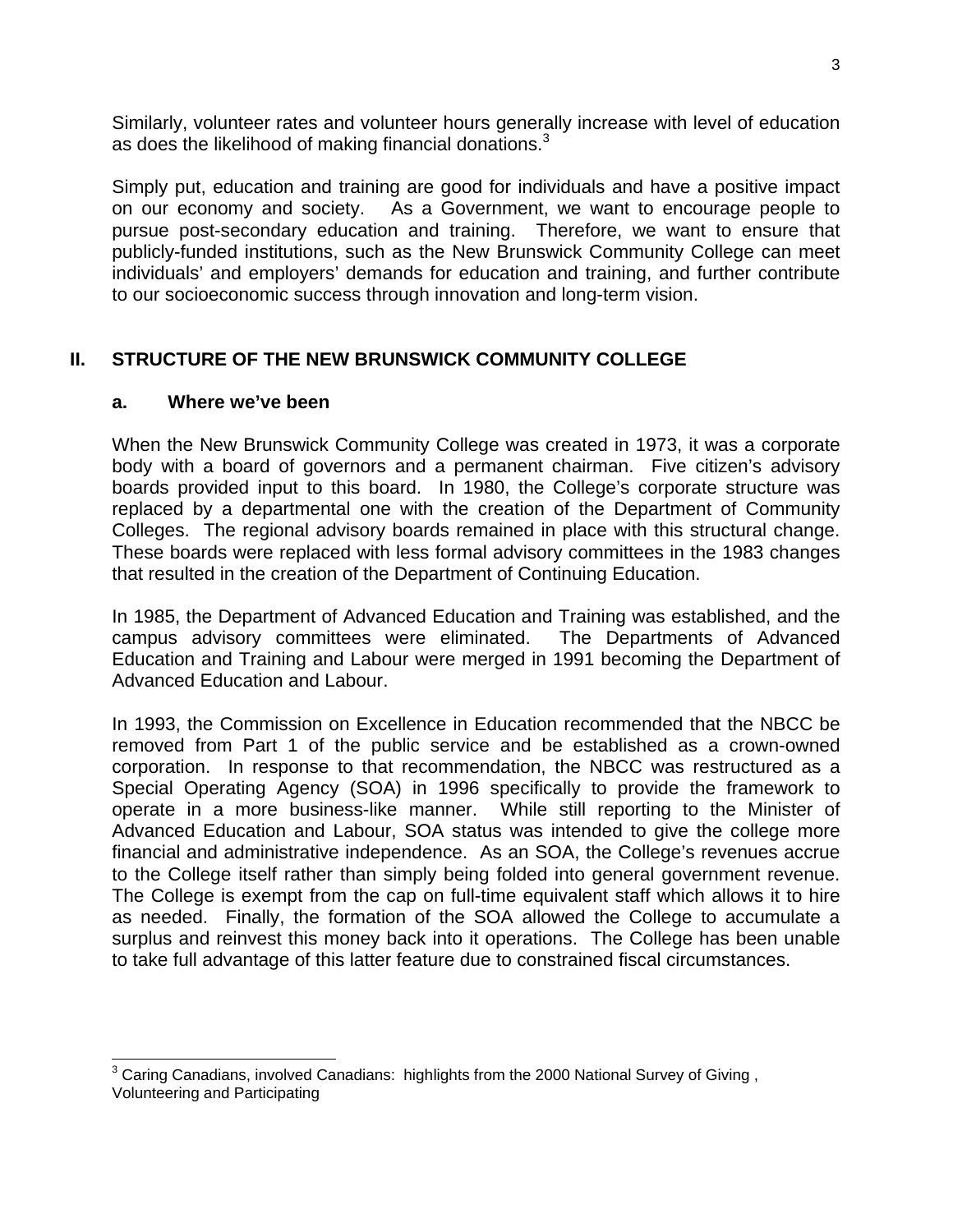Labour became a separate department once again in 1998 and the advanced education components of the former Advanced Education and Labour were folded into the Department of Education.

In 2000, responsibility for the New Brunswick Community College Network was recombined with Department of Labour responsibilities to form the Department of Training and Employment Development.

#### **b. Where we are today**

The majority of these changes were structural and administrative in nature, not educational. Although the Community College's general purpose has remained the same throughout these structural changes, the College has evolved over time from a pure trades' school to an institution that provides technology and other professional and occupational training as well.

The New Brunswick Community College/Collège communautaire du Nouveau-Brunswick (NBCC/CCNB) exercises this mandate through a network of 11 separate campuses – the NBCC with six Anglophone campuses and the CCNB with five Francophone campuses. One central branch supports these campuses including the operations of a central admissions unit.

The College provides more than 6,000 seats in over 120 different trade and technology programs. In addition to its regular program offerings, the NBCC/CCNB network offers training to over 18,000 "non-regular" clients through contract training, night school, short courses, distance deliveries, etc. The College has more than 690 co-operative education seats and hundreds more include some sort of practical, job-site work practicum.

In 2002-03, 82% of regular students graduated and a full 87% of these graduates found employment within one year of graduation. Furthermore, nearly 80% of these graduates found employment in areas related to their training and 91% of the employed graduates were working in New Brunswick.

The eleven campuses are involved in 31 international projects in 2003-04, largely funded by external sources, with 16 countries. These projects generate a small surplus and above all broaden the perspectives of staff and students alike.

The Community College makes a significant contribution to New Brunswick's economy and society. For instance, the college contributes more money to the provincial treasury than it takes out and the taxpayer receives a rate of return on investment of 9.8%. Students realize an 11.7% annual return on their investment of time and money. College operations spending and past student productivity effects accounted for \$597 million or 7.6% of all provincial earnings.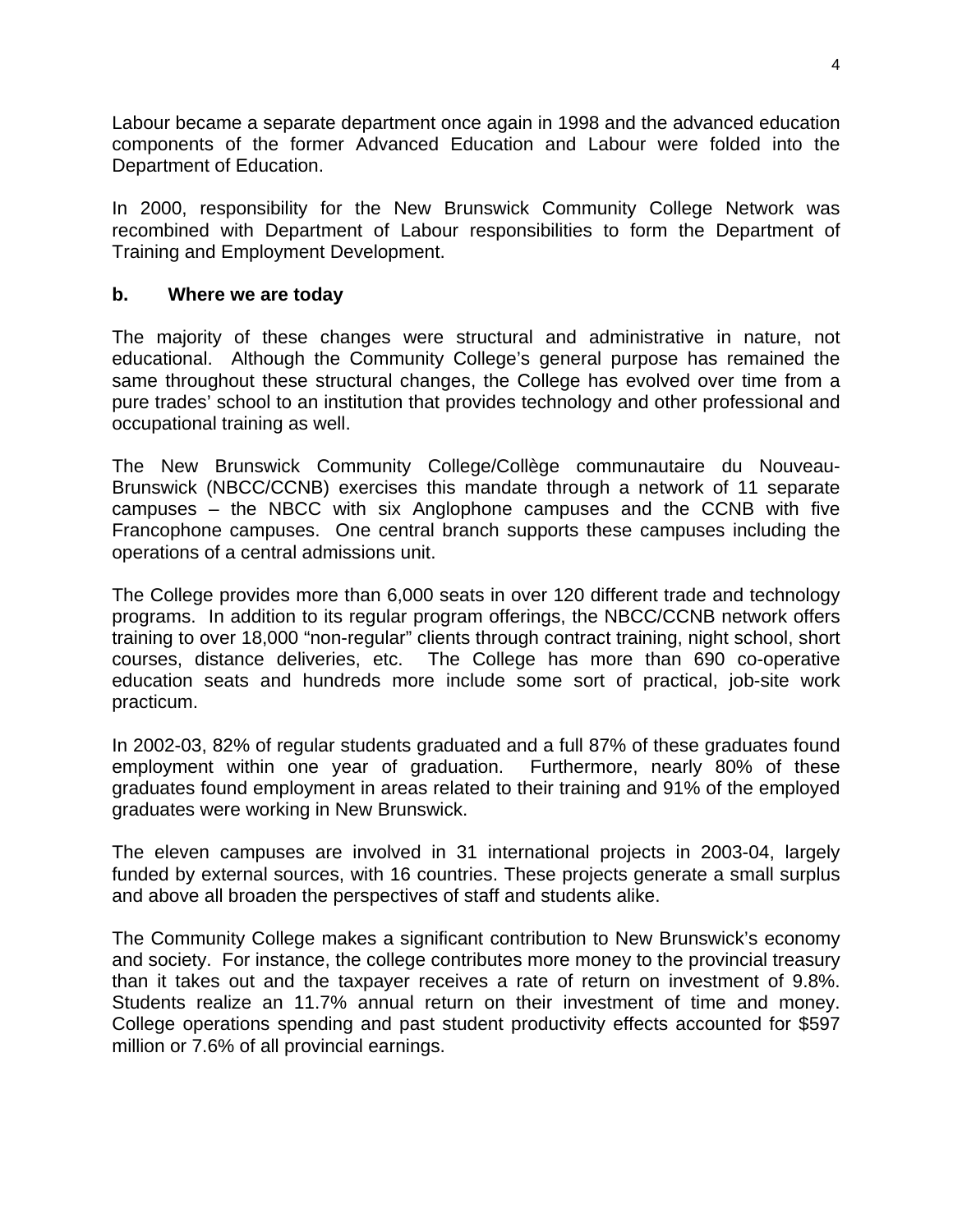And, proving what is known anecdotally, college education results in improvements in health and reductions in welfare, unemployment and crime, resulting in savings of \$17.5 million per year. $4$ 

### **III. WHY DO WE NEED TO CHANGE?**

l

As the previous information demonstrates, the New Brunswick Community College has done an excellent job in fulfilling its mandate to provide trades and technology training. However, changes in labour market demands mean that the College has reached a point in its history where significant decisions must be made to build on its past successes and to meet the challenges of the future. The College must become the kind of adaptable and flexible institution that is able to stay ahead of the curve.

For instance, it is estimated that New Brunswick will have a labour force deficit of 1,900 to 8,800 university graduates and 12,600 to 19,400 college graduates by 2011 if current graduation levels continue according to our projections. More than eighty percent (80%) of new jobs created will require post-secondary education divided almost equally between university and college education. The Province simply cannot meet its economic growth targets with this deficit of post-secondary graduates.

The simple solution is to increase the number of post-secondary graduates dramatically. While there is certainly room for growth, we cannot meet labour market demands for more post-secondary educated and trained individuals simply by ensuring more high school graduates pursue post-secondary learning. Of the 8,574 individuals who graduated from high school in June 2002, 74% attend a post-secondary education institution at some time during the following year. Of those individuals, a relatively small 26% chose community college. Considering that Grade 12 enrolments are projected to slip from 9,633 in 2002-03 to 9,062 by 2009 and that not all those enrolled in September graduate, we can expect the number of high school graduates going on to community college to further decrease if no corrective action is taken.<sup>5</sup> And, more importantly, even if we dramatically increase the number of high school graduates who go on to community college, we will still not meet projected labour market demands for collegetrained graduates.

Clearly, we have to upgrade the skills, training and education levels of the existing workforce as well. Given that 70% of the workforce of 2011 is already working, this is no small feat.

With this reality in mind, we recognize that it is time for significant change in the postsecondary training system.

<sup>4</sup> Robison, M.H. & Christopherson, K.A. (2004). *The Socioeconomic benefits generated by New Brunswick Community College.*

<sup>5</sup> **New Brunswick Enrolment Projections by Grade for Selected Years** in *Education Outline 2003- 2004.* http://www.gnb.ca/0000/publications/polplan/education-outline2004.pdf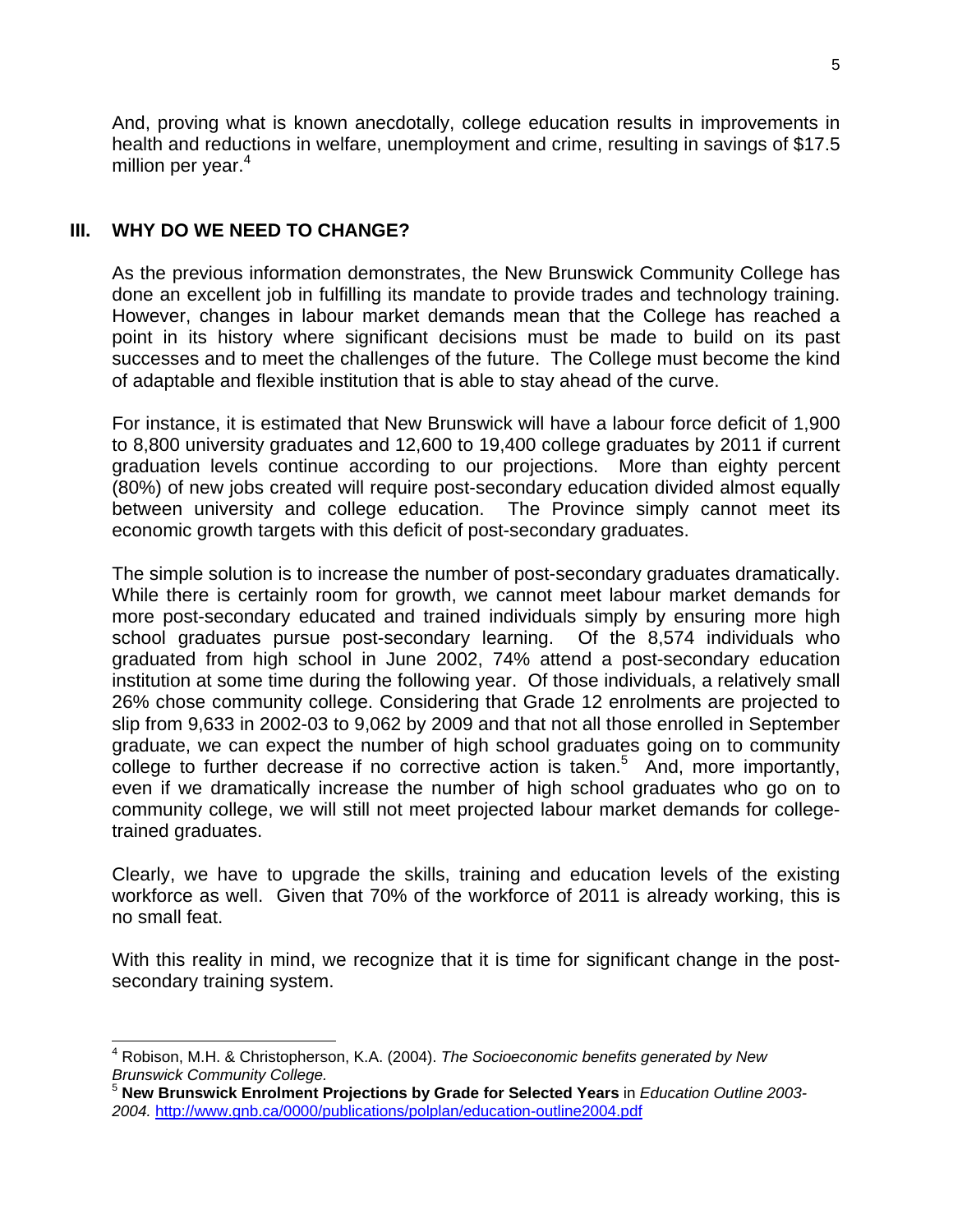As a first step, Government committed to restructure the New Brunswick Community College System in its 2003 election platform to ensure it is better able to meet the growing demands for skilled and trained employees.

This discussion paper outlines a vision for the college system of the future, some of the issues facing the New Brunswick Community College system today and possible ways for us to move from where we are to where we need to be fuel the Province's drive for prosperity.

We welcome all ideas on the direction and structure our Community College should take.

*You can participate by:*

- *1) Talking to us at one of the stakeholder meetings*
- *2) Sending a written submission by mail at: NBCC – Consultation 500 Beaverbrook Court, Suite 500 Fredericton, N.-B. E3B 5X4*
- *3) Sending a written submission by email at: Ccnb.consultation@gnb.ca*

*Written submissions should be received by* March 11, 2005

#### **IV. WHERE WE WANT TO GO**

We know we cannot meet the coming labour market demands by standing still. We know we need to change, but not just to meet these demands. We aspire to be a vibrant, dynamic institution epitomizing excellence. We want our graduates, the employers who hire them, other institutions, our Province and other jurisdictions to hold an NBCC/CCNB diploma in the highest esteem.

We have a vision of a college system of the future that will provide quality skills development training to adult learners to support their lifelong participation in the labour market. As a reputable post-secondary institution, it will contribute to the prosperity of New Brunswick by meeting the occupational training requirements of the population and of the labour market. To achieve this, the college system will be significantly more cost effective in service delivery and will dramatically increase the capacity for enrolment by utilizing various traditional and non-traditional instructional methods.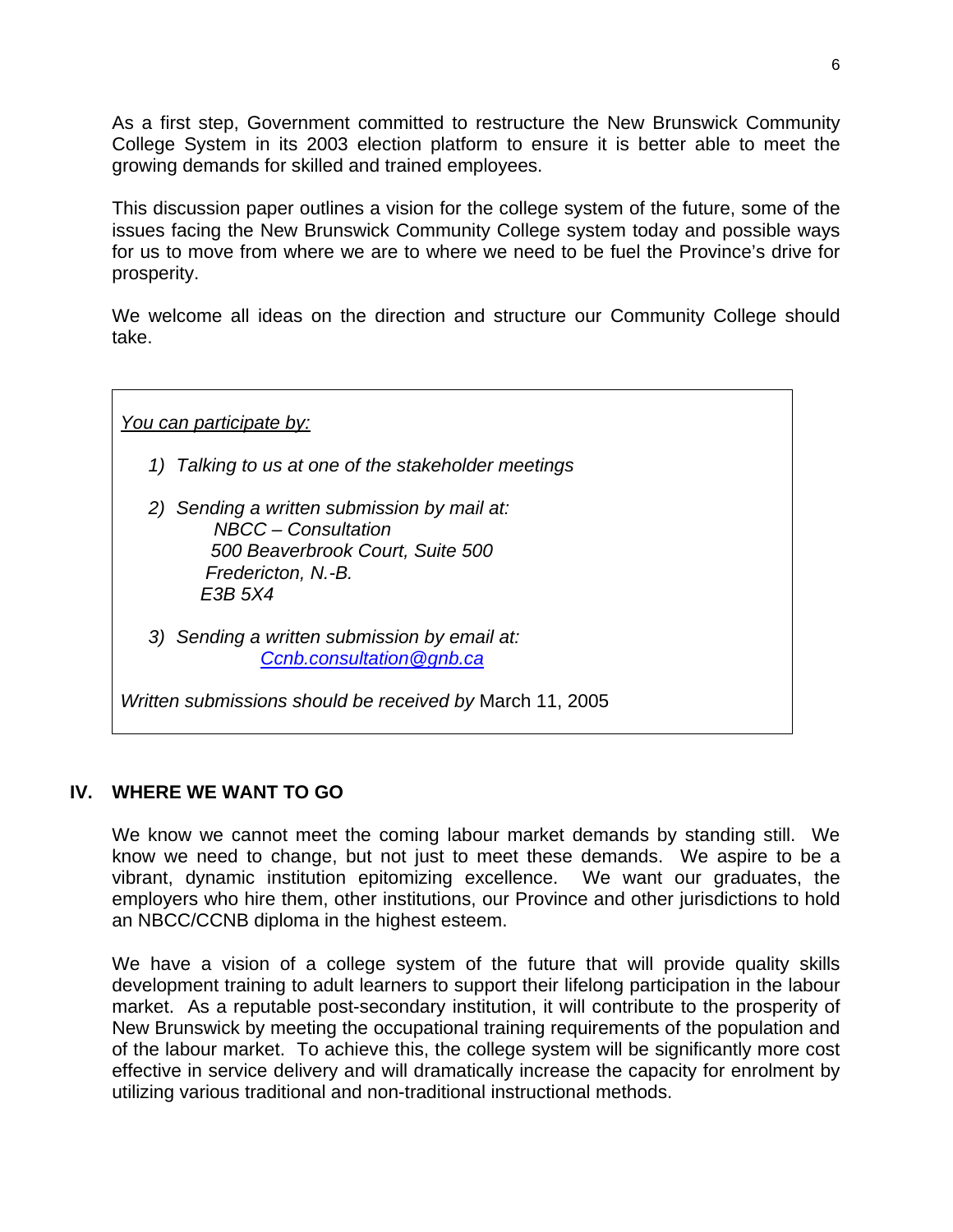It will be a well-equipped, affordable, responsive, dynamic and growing system of higher learning with an aggressive business orientation and aggressive sales and fund raising strategies.

We think that by concentrating on certain key values, we can make this vision a reality. We value**:** 

- **Learner-centeredness** We focus on providing learners with the skills, training and support they need for labour market success.
- **Responsiveness** We respond quickly to changing environments and demands.
- **Accessibility** We are accessible to all interested individuals.
- **Accountability**  We are accountable to the public for the funding we receive. We are accountable to learners and employers for the training we offer.
- **Innovation** We promote and support innovation by our students, staff, employers, industry and the greater community.
- **Efficiency** We will use our resources to their fullest capacity.
- **Flexibility** We provide training when and where New Brunswickers need it.

*Questions for discussion:*

*What do you think of Where we want to go??* 

*What other values are important to you?* 

# **V. WHAT DO WE NEED TO CHANGE TO GET THERE?**

By 2011, we need to increase the number of college graduate by approximately 80% to meet projected labour market needs. To realize our aspirations, the New Brunswick Community College has to address a number of structural, financial and administrative issues and challenges.

# **a. Capacity/Accessibility**

**Current Situation:** Some campuses are overstretched for space, while other campuses are not full. With more than two applications per seat, not all qualified students can access NBCC/CCNB. At the same time, each year a number of seats in high demand occupational areas go unfilled for reasons including lack of awareness about these programs and their job potential, among others.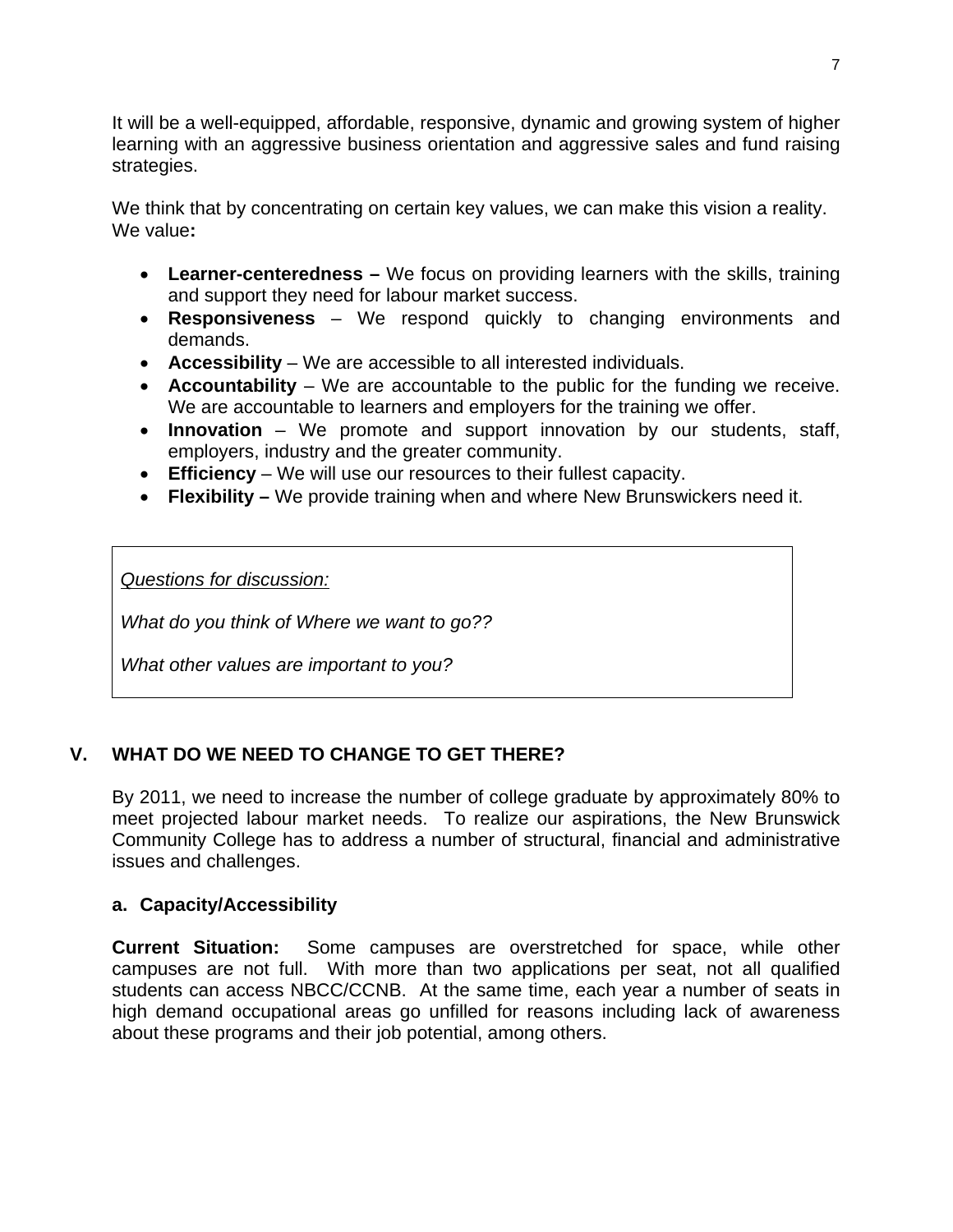**Proposed Action:** Enrolments need to rise to meet labour market demands. We must greatly increase our capacity to train students, especially in high demand trades and technologies, by:

- Optimizing the use of our existing facilities;
- Increasing access and removing artificial barriers such as outdated entry requirements, inflexible schedules, location, etc.;
- Redesigning our delivery methods and training smarter For instance rather than offering several instalments of courses common to more than one program at different times, we need to offer these common courses at one time, and/or through alternative delivery methods such as part-time and online training, for example;
- Better promoting of undersubscribed training areas where there are good employment prospects; and
- Promoting college education and training as a valuable workplace credential.

#### **b. Infrastructure and equipment**

**Current Status:** Millions of dollars are needed for repair and renovations of campuses, plus equipment/labs need to be upgraded to keep pace with the technological advances in the workplace for which we are training.

**Proposed Action:** We must augment the \$2 million provincial government budgets for these improvements annually through access to other sources of funding. We must increase the number of partnerships and equipment-sharing arrangements that we have with other private and public institutions. By conducting more on-the-job training, we can ensure that students make use of the latest equipment employed in various industries.

#### **c. Funding**

**Current Status:** There are four potential revenue/income sources for Community Colleges in Canada: the federal government, provincial government, the private sector and individuals. Being considered part of a provincial government department makes it difficult for the NBCC/CCNB to maximize access to these funding sources. Provincial government fiscal constraints have resulted in the NBCC/CCNB having restricted access to surpluses that in generates. While common in the context of universities, donations to the NBCC, either from individual graduates or the private sector, tend to be viewed as a payment to government, and consequently, are rare. Many federal government programs and contracts are not open directly to provincial government departments.

**Proposed Action:** While maintaining the annual grant from the Provincial government, we must create the environment in which we can easily tap into all existing funding sources in a short time span.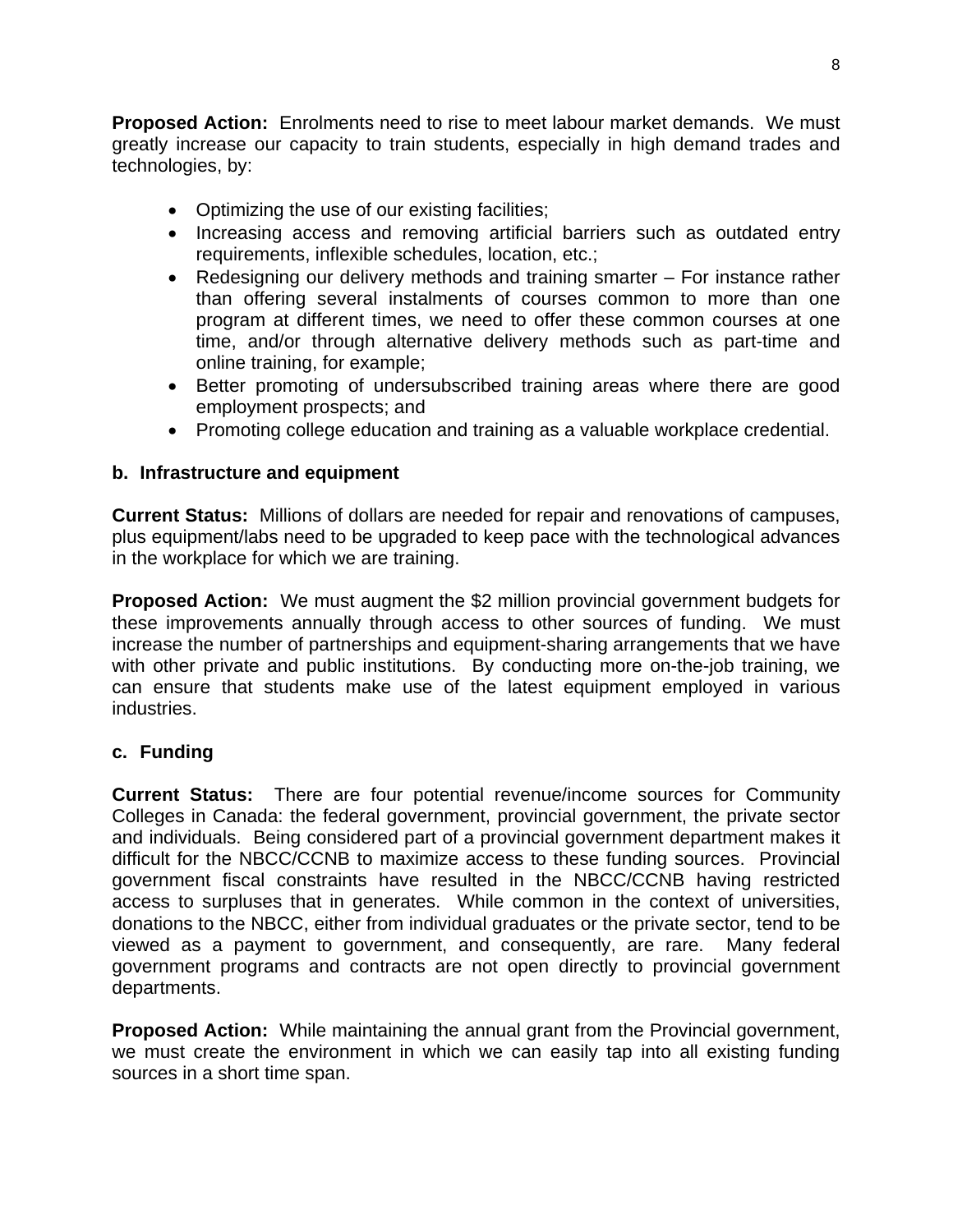We need to ensure the NBCC/CCNB has access to any surpluses it earns as a means to further encourage innovation and the entrepreneurial spirit in the system.

#### **d. Red tape**

**Current Status:** The New Brunswick Community College system follows the same human resource, purchasing, conflict of interest and private-public partnership policies as regular government departments, rather than policies designed specifically for an educational institution. The Community College is a unique post-secondary education and training deliverer. We are often required to design and deliver educationally-sound programs and courses in response to challenging market demands in very short time frames. As such, our ability to respond quickly is closely tied to our success or failure as a training provider.

**Proposed Action:** Like any publicly funded institution, the New Brunswick Community College requires transparent policies in the areas of human resources, purchasing, etc. However, these policies must be tailored to fit more appropriately with the workings of a market-driven educational institution if the NBCC/CCNB is to operate with the speed, flexibility and quality required to become a first class training organization. We will create appropriate policies that suit an educational institution as well as fulfill our obligation to account to the public for expenditure of their resources.

#### **e. Administrative structure**

**Current Status:** Administratively, the New Brunswick Community College is now organized as 11 separate campuses each having its own administrative staff complements.

**Proposed Action:** We should always aim to greater efficiency in using our resources. Common operations and appropriate services should be streamlined in order to gain administrative efficiencies. Any financial dividends derived from this change should be redirected to increasing educational resources for the benefit of students.

#### **f. Training delivery model**

**Current Status:** Training at the NBCC/CCNB is generally program-based, rather than course-based and delivered in conventional ways (i.e. classroom or worksite-based face-to-face instruction), limiting flexibility for students and the institution. The college's academic year generally runs from September to June, with program start-ups in September.

**Proposed Action:** We are in the process of changing this model to one more similar to other colleges across Canada. By breaking our programs into smaller pieces, students can get only what they need, when they need it. We must rationalize our delivery methods so that courses common to a number of programs are not offered repeatedly on a program-by-program basis.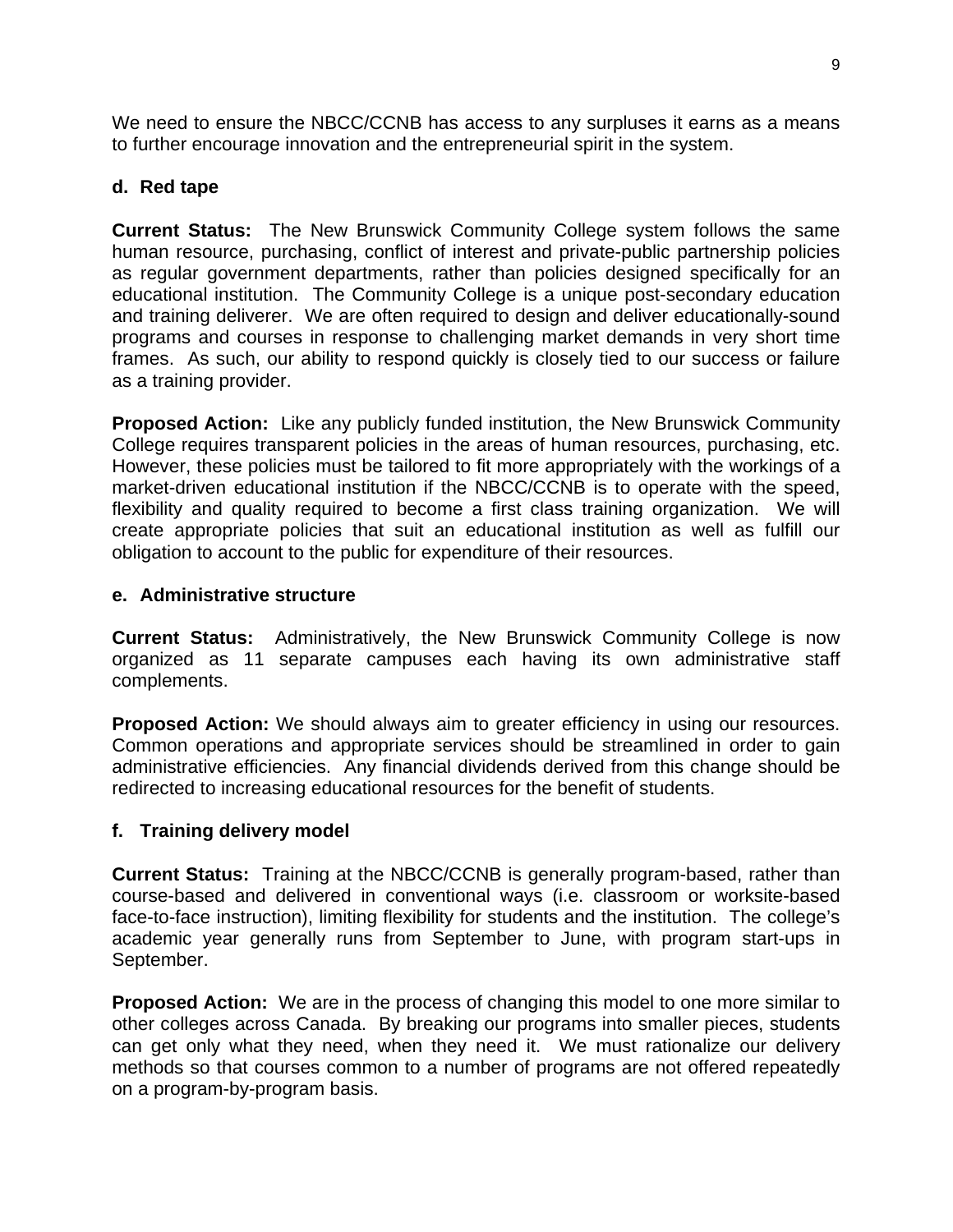Rather than offering five similar math courses for five different programs, resources would be used more effectively by offering one course in more than one time slot and through different means including classroom and distance education delivery. These changes will give students more flexibility. Students will be able to combine elements that may not have previously been included in the stricter program format. Students may be able to finish programs more quickly than is presently the case. At the same time, changing to a course-based rather than a program-based format will allow more students to study part-time and to combine work and study.

Consistent with the switch to a course-based format, we must adopt an academic year that allows numerous intakes. This change will meet student and employer demands for just-in-time year-round training. It will also enable students to transfer credits in and out of NBCC/CCNB more easily.

### **g. Credit transfer and recognition and Prior learning assessment**

**Current Status:** Presently, each of the eleven campuses of the New Brunswick Community College has its own approach to recognizing credits from other institutions or from prior learning. There is no consistent network-wide approach to credit transfer. Furthermore, an individual must already be accepted to a program before he or she can apply to have his or her prior learning assessed. This approach is cumbersome for students and college staff alike and could potentially leave some students outside our gates.

**Proposed Action:** All potential students are welcomed into the college system, and we strive at removing artificial barriers in their paths. We want to treat and respect our students as a diverse group of individuals coming from a variety of experiences. We need to get beyond a course-by-course approach to credit recognition and prior learning assessment. Without sacrificing academic rigour, we must institute policies and practices that allow us to recognize individuals' learning much more quickly and efficiently than we currently do. Learners should not have to repeat credits they have completed elsewhere. Nor should they have to relearn things in which they have already proven they are competent. The New Brunswick Community College must implement a consistent approach to credit recognition and assessment of prior learning. We must be able to assess individual applicants' competencies through a variety of means including portfolio review, paper tests and demonstrations of their learning.

# **h. The New Brunswick Community College's reputation**

**Current Status:** Sometimes a college education is viewed as a poor cousin to a university education. The College has not always done a stellar job in promoting its strengths and the benefits of college-based education and training. For example, nearly all of our graduates obtain employment in fields related to their program of study in a very short time span.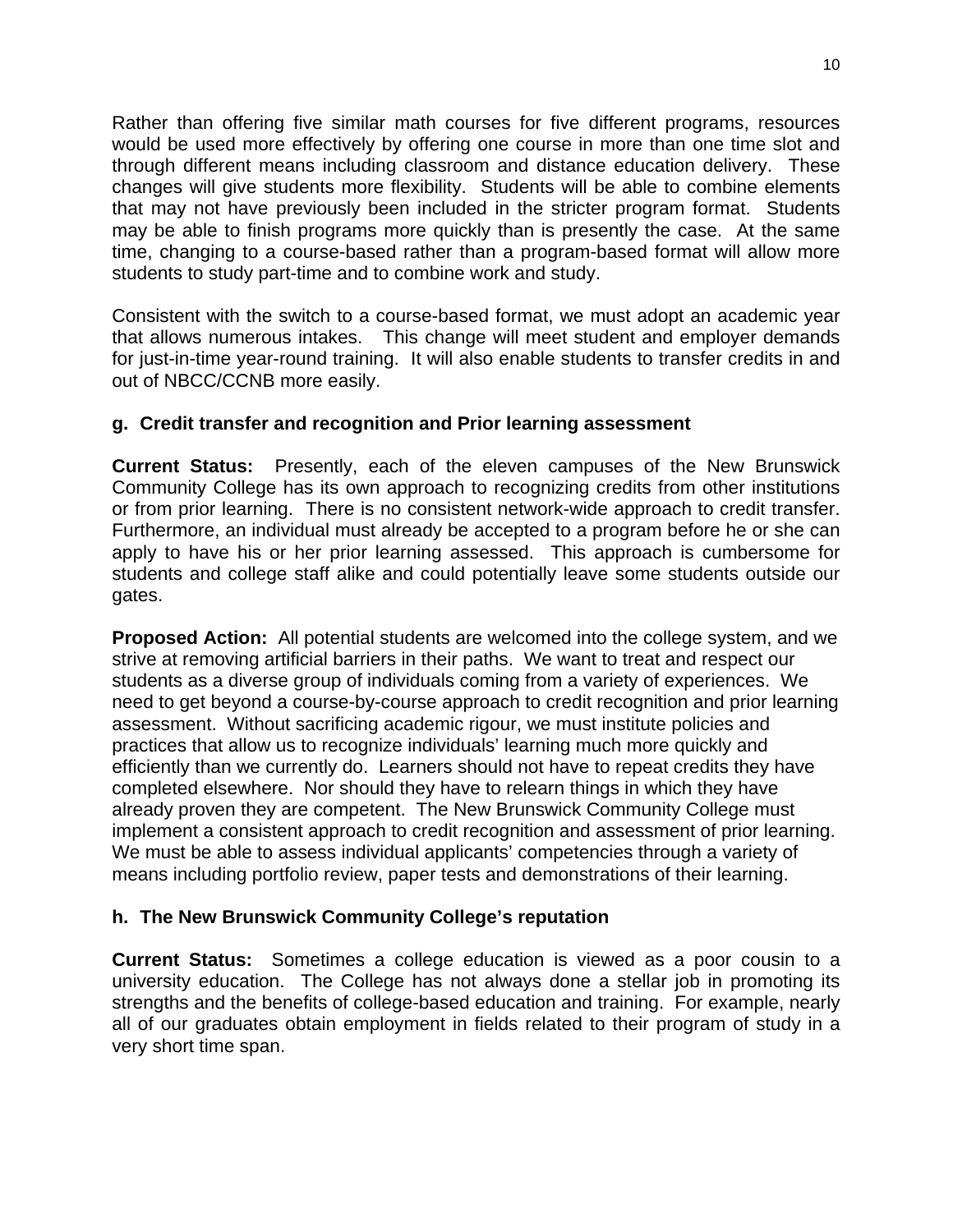Prospective students may not have adequate labour market information about the trades and technologies the college specializes in before they make their decisions about post-secondary education and training. Prospective students need to see NBCC/CCNB as an attractive choice for post-secondary education and training if enrolments are to rise sufficiently to meet labour market demands.

**Proposed Action:** The New Brunswick Community College must be recognized more broadly as a credible and valued component of the post-secondary education and training system. The College must put more emphasis on the high value it adds to our economy and society. Then, the College must do a better job communicating with the general public and other educational institutions about the benefits of applied education and training. The College will work to make sure accurate and relevant information is available and adequately disseminated to help individuals make sound choices about post-secondary education and training and subsequent career paths.

#### **i. Language**

**Current Status:** The New Brunswick Community College has six English and five French campuses.

**Proposed Action:** The management and operations of the college system must respect the *Canadian Charter or Rights and Freedoms* and the *Official Languages Act*.

#### **j. Accountability**

**Current Status:** Currently the New Brunswick Community College is accountable to taxpayers for the money they invest in its operations through regular government accountability procedures. We feel it is essential to be accountable to citizens for the tax dollars they invest in the College. In addition, we feel it is important to be accountable to our students and the business community.

**Proposed Action:** We will continue to build on the accountability measures in our business plan process with a view to ensuring we are not only accountable to tax payers, but directly to our clients as well.

#### **k. The Governance of New Brunswick Community College**

**Current Status:** New Brunswick's approach of direct government control of its community college network is unique in North America. Recommendations about changing the community college's structure and reporting relationship to government have been made in the past, yet only incremental steps have been taken to address these concerns.

**Proposed Action:** We must adopt a governance structure that positions the college network to become a more flexible, dynamic and responsive organization.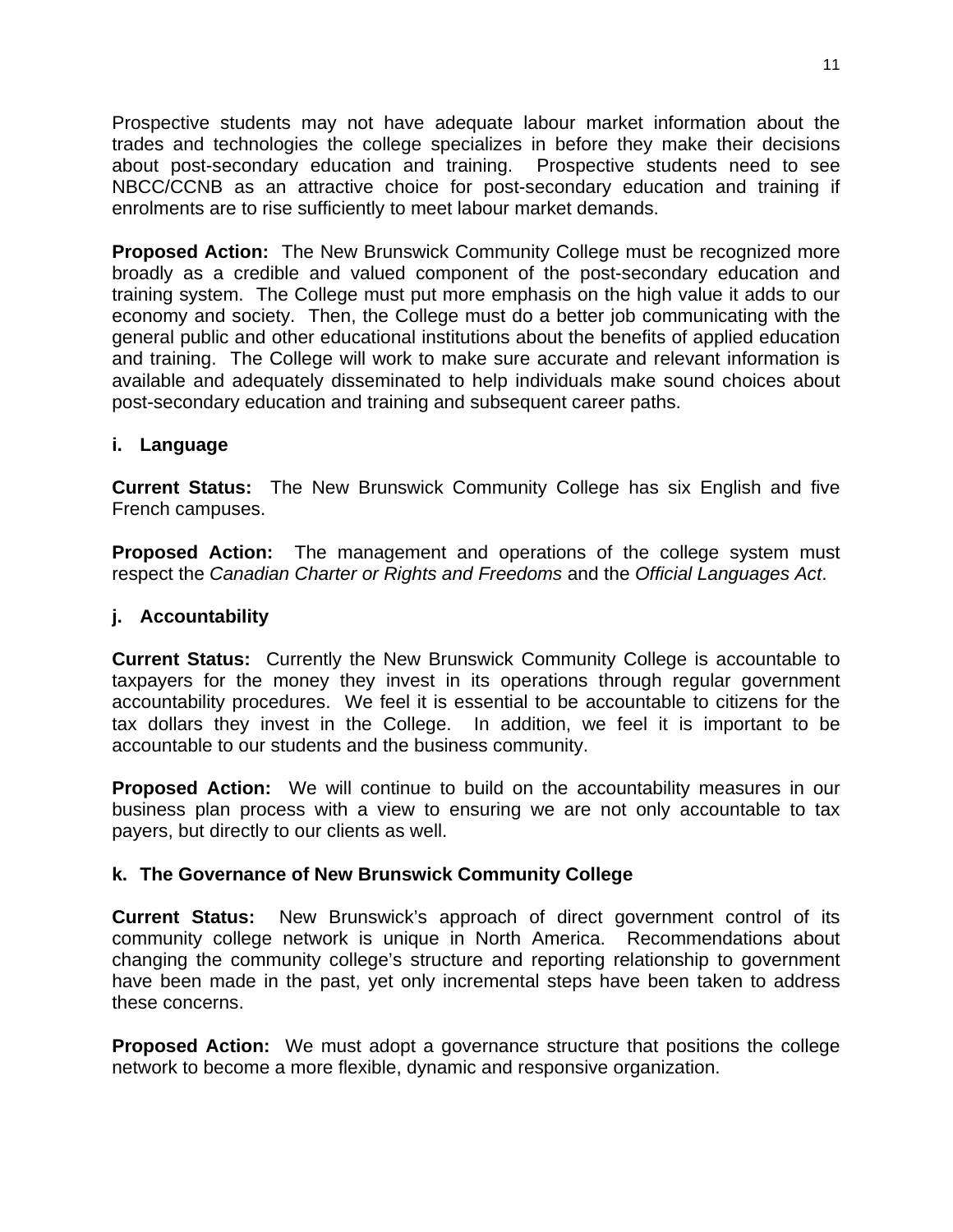The new structure must also recognize that the community college system is public, funded largely by government and has adequate accountability measures to ensure it operates in the public interest. For example, through the budget process, the government could sanction the tuition fee policy. The ideas for structural change include the following options:

i. The New Brunswick Community College remains under direct government control. However, more flexibility is granted to the college system. Regular governmental policies and practices in areas such as human resources and purchasing are adapted to be more suitable to an academic institution.

This option maintains direct accountability by government for resources allocated to the college system and would help implement a more flexible training delivery model. Although the creation of a Special Operating Agency in 1996 was to allow a reduction in red tape and in administrative structure, it has had only a minimal impact. Under this option, the perception would still be that NBCC/CCNB is part of a government department and would not improve access to outside funding. The college system is managed by government officials through directions and budgets provided by Cabinet and the Legislative Assembly.

ii. The New Brunswick Community College becomes a Crown Corporation. Government maintains control over the broad directions of the College and budget allocations, but day-to-day decision-making and operations are managed through Board Governance.

This option provides more flexibility to the college system in its operations and in its training delivery. It also provides easier access to other sources of funding. Board Members represent the broad interests of stakeholders. As a Crown Corporation, the NBCC/CCNB could continue to be impacted by government's fiscal constraints in accessing surplus carried from to year.

iii. The New Brunswick Community College becomes a publicly funded nongovernment institution, similar to a university. Government would exercise control through the annual budgeting process.

Under this option, the new entity would have more autonomy in its management, including carrying surpluses. It would have to set up its own financial and management systems at a significant cost. It provides less control to government on the use of taxpayers' dollars. Interests of stakeholders are represented by Board Members.